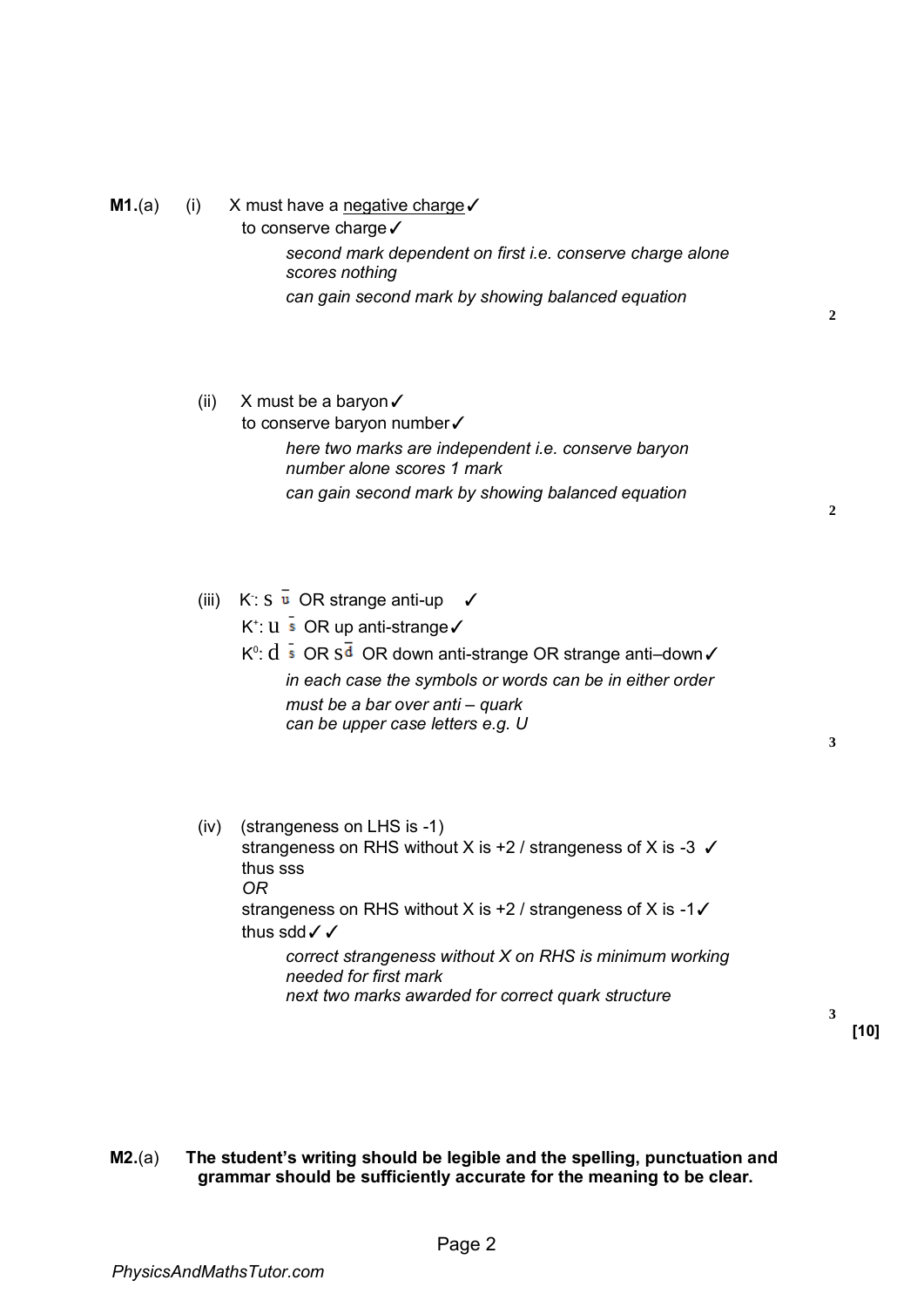The student's answer will be assessed holistically. The answer will be assigned to one of three levels according to the following criteria.

## **High Level (Good to excellent): 5 or 6 marks**

The information conveyed by the answer is clearly organised, logical and coherent, using appropriate specialist vocabulary correctly. The form and style of writing is appropriate to answer the question.

*Student names strong, weak and electromagnetic interactions. Identifies that only hadrons experience the strong interaction but hadrons and leptons experience weak interaction. Charged particles experience electromagnetic interaction. Is able to identify all exchange particles such as gluons, W+ and W- and virtual photons. Gives examples of two of the interactions i.e. electrons repelling, electron capture, beta decay.* 

#### **Intermediate Level (Modest to adequate): 3 or 4 marks**

The information conveyed by the answer may be less well organised and not fully coherent. There is less use of specialist vocabulary, or specialist vocabulary may be used incorrectly. The form and style of writing is less appropriate.

*Student names strong, weak and electromagnetic interactions. Identifies that only hadrons experience the strong interaction but hadrons and leptons experience weak interaction. Charged particles experience electromagnetic interaction. Is able to identify some exchange particles such as gluons, W<sup>+</sup> and W<sup>−</sup> and virtual photons.* 

## **Low Level (Poor to limited): 1 or 2 marks**

The information conveyed by the answer is poorly organised and may not be relevant or coherent. There is little correct use of specialist vocabulary. The form and style of writing may be only partly appropriate.

*Student names strong, weak and electromagnetic interactions. Identifies that only hadrons experience the strong interaction. Identifies one exchange particle.* 

**The explanation expected in a competent answer should include a coherent selection of the following points concerning the physical principles involved and their consequences in this case.** 

*Names of interactions ‒ strong, weak and electromagnetic hadrons experience strong hadrons and leptons experience weak charged particles experience electromagnetic identify exchange particles give examples of various interactions e.g. electron capture*  (either weak interaction or electromagnetic or strong interaction) first mark conservation at left hand junction of charge, baryon and lepton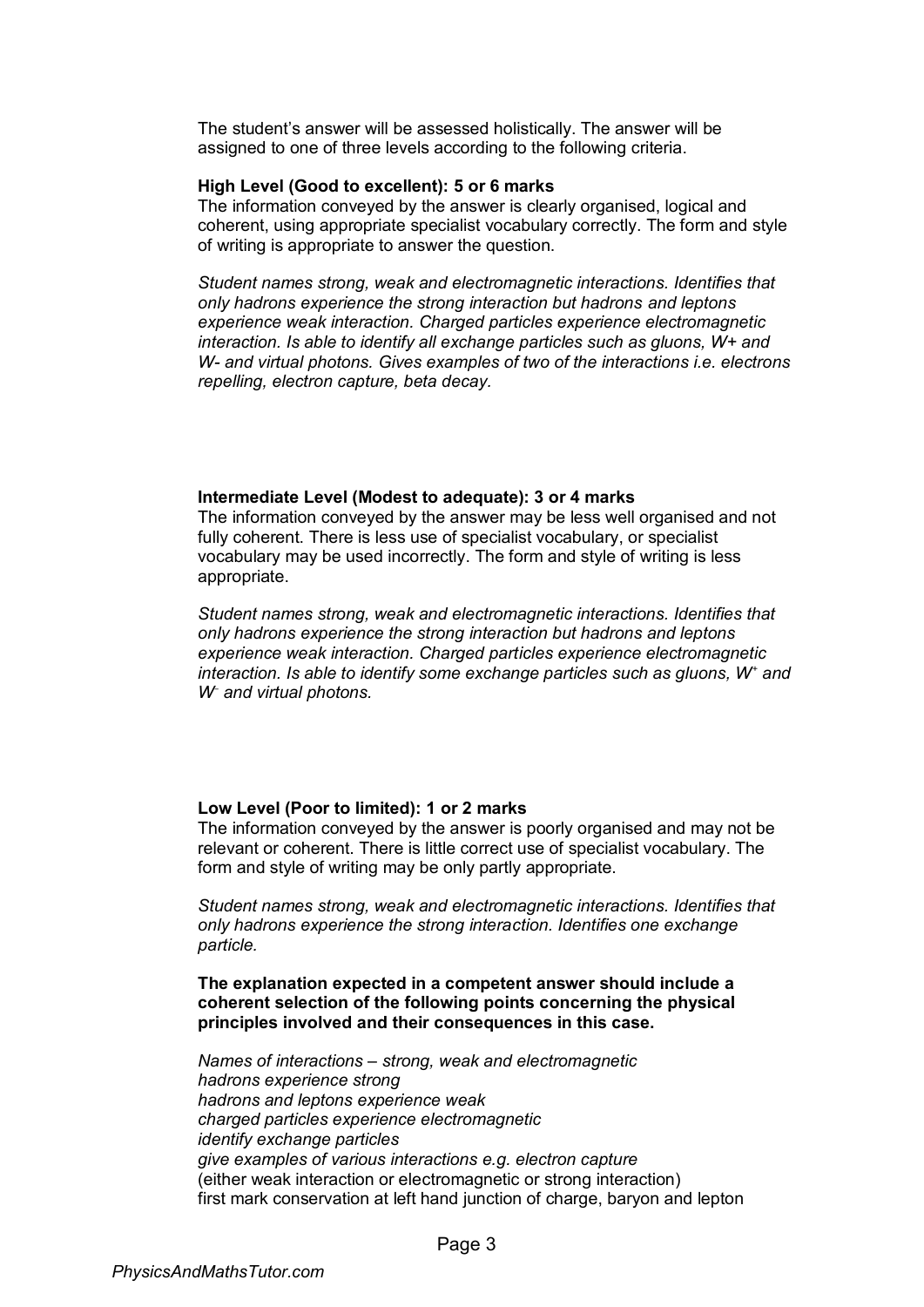number ✓

second mark conservation at right hand junction of charge, baryon and lepton number ✓

third mark for correct exchange particle ✓

## *ignore any reference to gravity ignore any Feynman diagrams electrostatic not allowed as alternative for electromagnetic*

*Properties of interactions* 

- *correct exchange particle (W(+/−)boson / Z<sup>0</sup> boson, (virtual) photon, gluon / pion) NB sign on W not required*
- *correct group of particles affected (strong: baryons andmesons, weak: baryons, mesons and leptons, electromagnetic: charged particles)*
- *example of the interaction*

*Lower band* 

*1 mark ‒ two interactions OR one interaction and one property for that interaction* 

*2 marks ‒ two interactions and one property for one interaction* 

*Middle band* 

*3 marks ‒ two interactions plus two properties* 

*4 marks ‒ two interactions plus minimum of four properties (e.g. 3 props plus 1 OR 2 props plus 2), if three interactions quoted then properties can be spread between the 3 e.g. one property for each (3) plus one additional* 

*Top band* 

*5 marks ‒ 3 interactions plus two properties for each* 

*6 marks ‒ must give first two properties for all three interactions AND correctly state two examples of interactions e.g. electron capture example of weak, strong nuclear responsible for binding protons / neutrons / baryons together A table may help:* 

|            | strong | weak | EM |
|------------|--------|------|----|
| property 1 |        |      |    |
| property 2 |        |      |    |
| property 3 |        |      |    |

(b)

*if exchange particle not identified but baryon and lepton*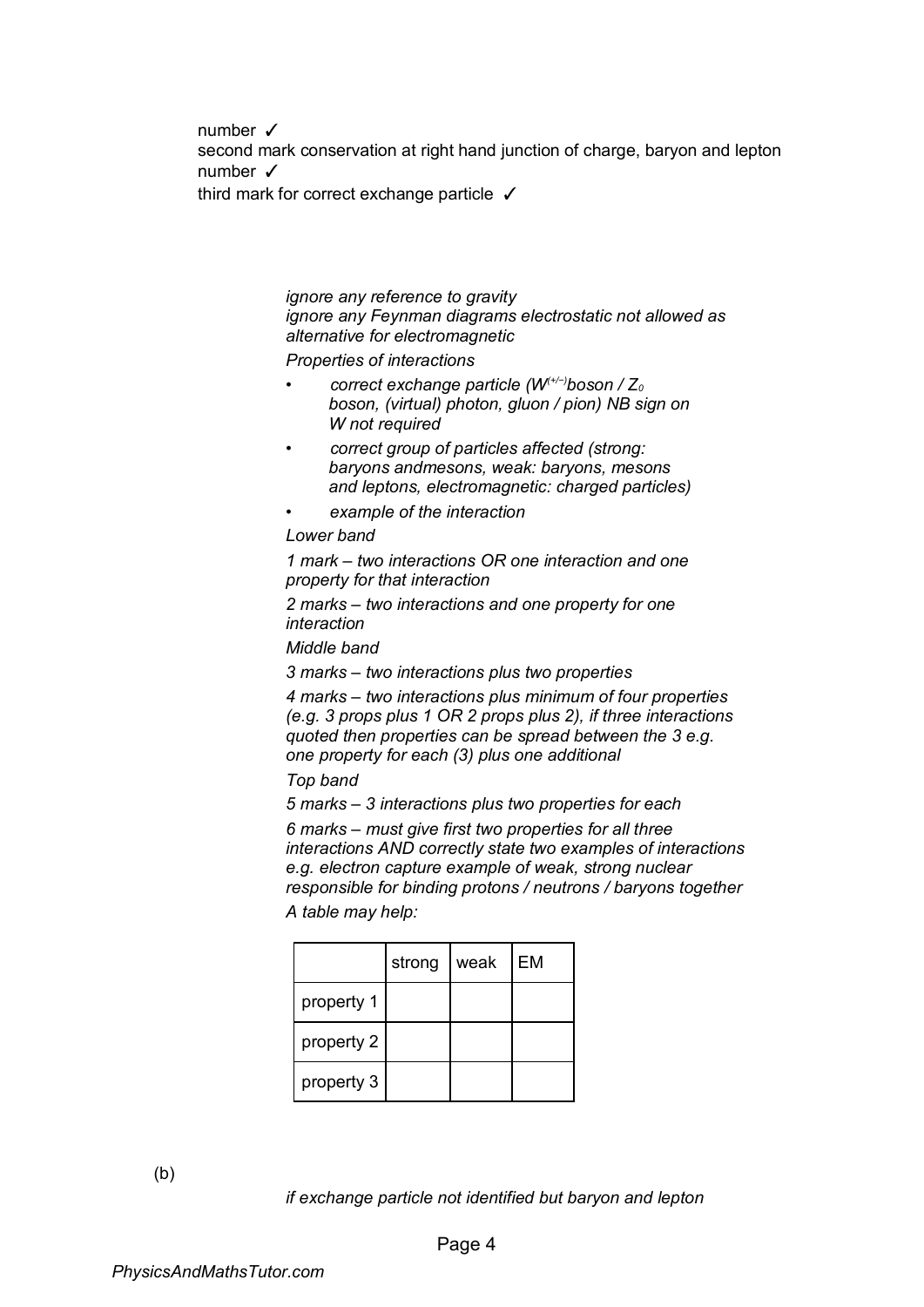*numbers conserved on both sides − 1 mark ignore orientation of line showing exchange particle or any arrows on exchange particle line when awarding first two marks if arrows on incoming and outgoing interacting particles in wrong direction then lose mark if lines do not meet at a junction lose 1 mark with third mark orientation of exchange particle line must be consistent with exchange particle shown and no arrow required if exchange particle line is horizontal (for weak) then must be a correct arrow arrow overrides slope* 

| M3.(a) | (90, 39)                                                                                   |           |   |
|--------|--------------------------------------------------------------------------------------------|-----------|---|
|        |                                                                                            | <b>B1</b> |   |
|        | $(0,-1)$                                                                                   |           |   |
|        | $\bar{v}^e$                                                                                | <b>B1</b> |   |
|        |                                                                                            | <b>B1</b> | 3 |
| (b)    | d→u                                                                                        |           |   |
|        | $\mathsf{or}\,$<br>Number of u quarks increases by 1 and number of d quarks decreases by 1 |           |   |
|        |                                                                                            | <b>B1</b> | 1 |
|        |                                                                                            |           |   |

- (c) (i) Meson *Do not allow hadron* 
	- (ii) Negative box ticked

B1

**1**

**1**

B1

**3**

**[9]**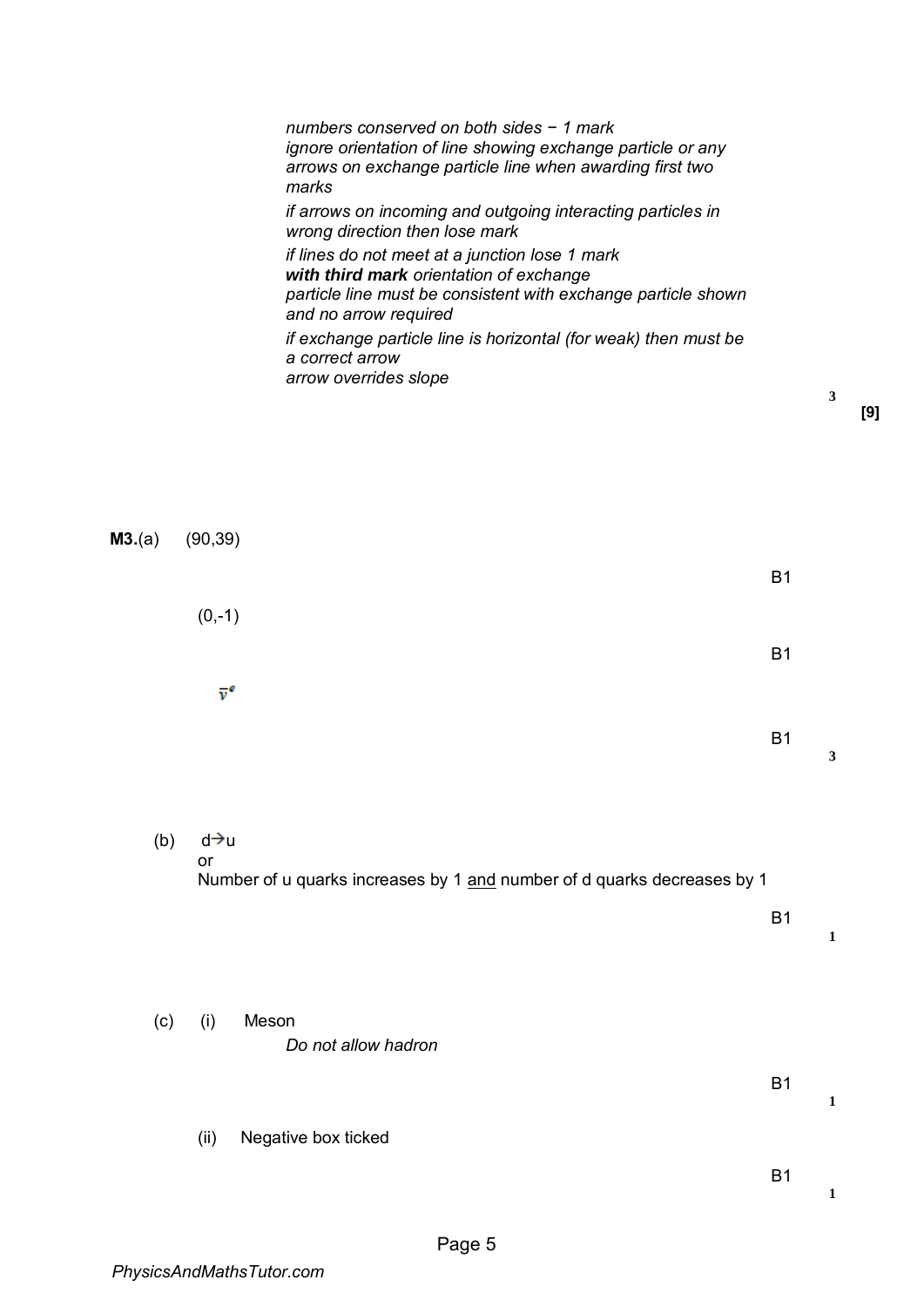| (iii)         | Characteristic of particles with strange quarks / they contain the strange<br>quark / they have strangeness |                                        |  |           |              |     |
|---------------|-------------------------------------------------------------------------------------------------------------|----------------------------------------|--|-----------|--------------|-----|
|               |                                                                                                             |                                        |  | <b>B1</b> | $\mathbf{1}$ |     |
| (iv)          |                                                                                                             | Gluon, W (* or *) ( boson) or Z°       |  |           |              |     |
|               |                                                                                                             |                                        |  | <b>B1</b> | $\mathbf{1}$ | [8] |
|               |                                                                                                             |                                        |  |           |              |     |
| M4.(a)        |                                                                                                             |                                        |  |           |              |     |
|               | $1\checkmark$                                                                                               |                                        |  |           |              |     |
| $0\sqrt{}$    | 1/                                                                                                          |                                        |  |           |              |     |
| $\frac{1}{2}$ |                                                                                                             |                                        |  |           |              |     |
| ud√           | uud $\checkmark$                                                                                            |                                        |  |           |              |     |
|               |                                                                                                             | 1 mark each                            |  |           | $\sqrt{5}$   |     |
| (b)           | Strong nuclear circled V                                                                                    |                                        |  |           | $\mathbf 1$  |     |
| (c)           | Charge                                                                                                      | $1 + 1 = 1 + X$ $X = 1$                |  |           | $\mathbf{1}$ |     |
|               |                                                                                                             | Baryon number $0 + 1 = 0 + X$ $X = 1V$ |  |           | $\mathbf{1}$ |     |
|               |                                                                                                             | Strangeness $0 + 0 = 1 + X$ $X = -1$   |  |           | $\mathbf 1$  |     |
|               | Any order                                                                                                   |                                        |  |           |              |     |